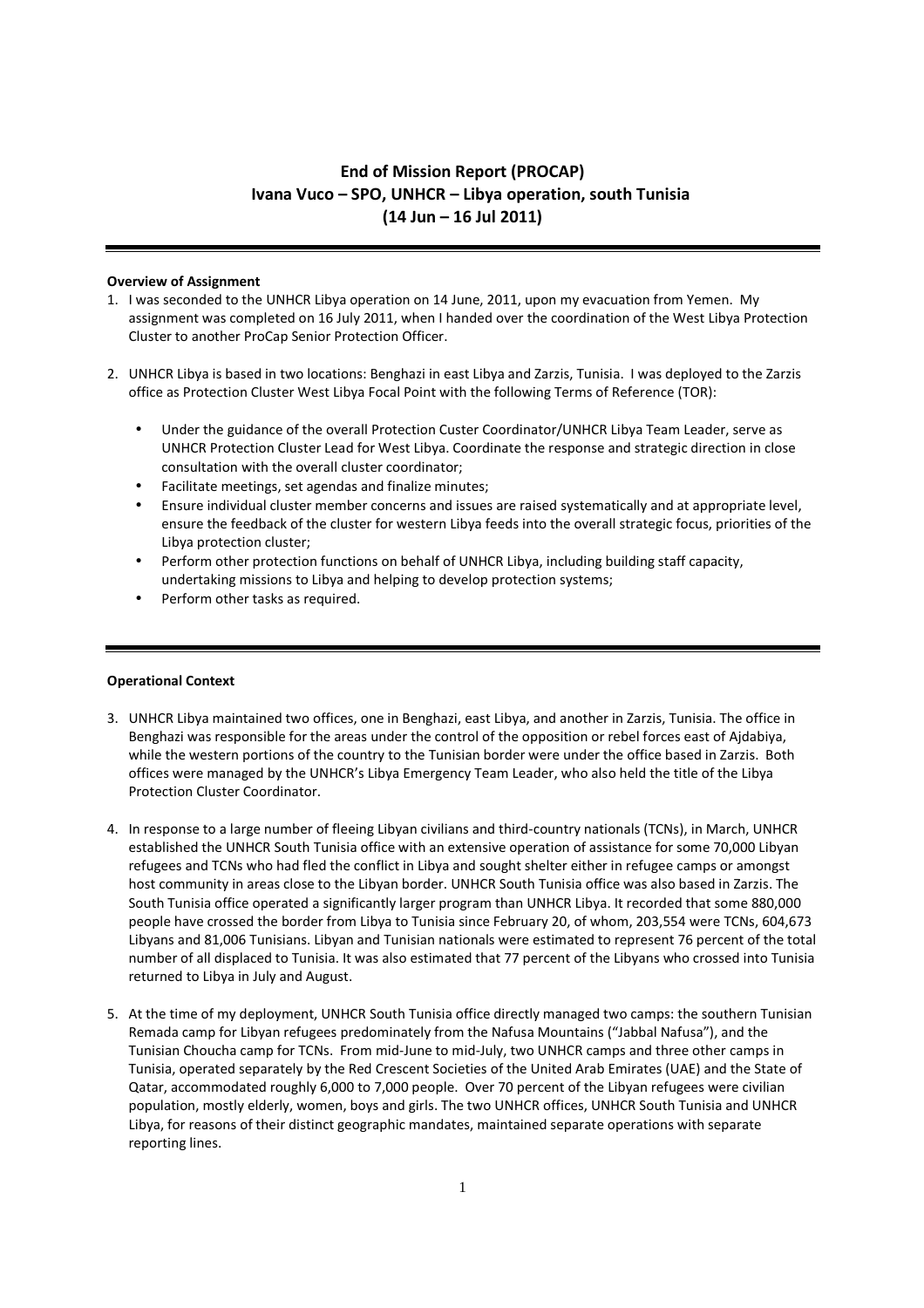- 6. The conflict in Libya was concentrated around several cities in the north of the country. Particularly affected were the government-controlled cities of Ajdabiya and Brega situated to the east of Tripoli and Gharyan in Jabbal Nafusa, south of Tripoli, from where the opposition evidently sought to access Tripoli. Heavy fighting also took place in and around the border towns of Wazin and Nalut, controlled by the opposition, through which daily supplies were brought to Jabbal Nafusa's opposition forces.
- 7. In conclusion, the country was effectively divided between the opposition-held territories and those controlled by the government with the seat in the capital Tripoli. The opposition firmly controlled almost the entire eastern half of the country with Ajdabiya as its westernmost point, and in the west, some 100 kilometres of Western Mountains or Jabbal Nafusa, surrounded to the north and south by the forces loyal to the Tripoli-based government. In Benghazi, the opposition has formed the Transitional National Council (TNC) as interim authority for all opposition-held territories. In the western Jabbal Nafusa, TNC operated through civil and military councils.
- 8. NATO entered the conflict in Libya on March 27 under UNSC Resolution 1973 for initial period of 90 days. Its mandate was subsequently extended by NATO member states in June. NATO operations took place exclusively in the areas controlled by Ghadafi forces, mostly in and around Tripoli where a number of interventions were made against military targets, including weapons caches.

### Protection agencies present and their response

- 9. Most agencies with operations in Libya maintained their base in the Tunisian town of Zarzis, which also served as a more permanent base for the UN Humanitarian Coordinator (HC). Amongst Zarzis-based agencies were OCHA, UNHCR, WFP, WHO, UNFPA and UNICEF, and UN-affiliated IOM. UNMAS (UN Mine Action Service), and MAG (Mine Action Group) began to deploy to Zarzis in mid-July. Almost all mentioned UN agencies, with the addition of IOM, at various times attended protection cluster meetings, both in Zarzis and Benghazi. Some international NGOs (INGOs) only operated in the east, but most of them retained, for reasons of coordination, at least some staff in Zarzis. Zarzis based NGOs were medical NGOs, such as International Medical Corps (IMC), Medicine Sans Frontier (MSF), Merlin, as well as the International Relief and Development (IRD), Adventist Development and Relief Agency (Adra) and the Danish Refugee Council (DRC). A large number of expatriate Libyan organizations operated from the south Tunisian town of Tataouine and Zarzis (as well as from Benghazi), but they remain outside the UN and INGO humanitarian coordination mechanism. Most of the aid was delivered through the Libyan diaspora groups, in many cases set up solely to support TNC and the regime change.
- 10. In the West, the operational agencies were mostly international medical NGOs with regular access to opposition-controlled Nafusa Mountain. IMC, MSF and Merlin, with addition of the opposition-set up Libyan Red Crescent had their medical staff based in Nafusa towns' health clinics. Others, such as Adra, DRC and IRD, carried out irregular missions to Nafusa, for the purpose of conducting assessments, delivery of non-food items (NFIs), etc. UNHCR and WFP worked through the Libyan Red Crescent and/or Tunisian partners to deliver food and NFIs.
- 11. In the month I was deployed as West Libya Protection Cluster Focal Point, humanitarian access remained limited to the Nafusa mountains. UN carried out one inter-agency mission to Nafusa and two missions, of which one extended to nine days, to Tripoli. The mission preparations were rather extensive, due to restrictive security environment and regulations. INGOs had, for most part, no access to Tripoli.

## Protection coordination structures in place

12.The Protection Cluster in Libya was set up in April and May. Intended as one unified cluster for Libya, it effectively functioned through its two branches, one in Benghazi for east Libya and another in Zarzis for west Libya. Protection Cluster in both locations met on a weekly basis. The Cluster chair was UNHCR, and each branch had a dedicated UNHCR Focal Point and a Deputy Focal Point: in Benghazi this was the Libyan Committee for Humanitarian Relief (LCHR), an humanitarian arm of TNC, and in Zarzis, the Danish Refugee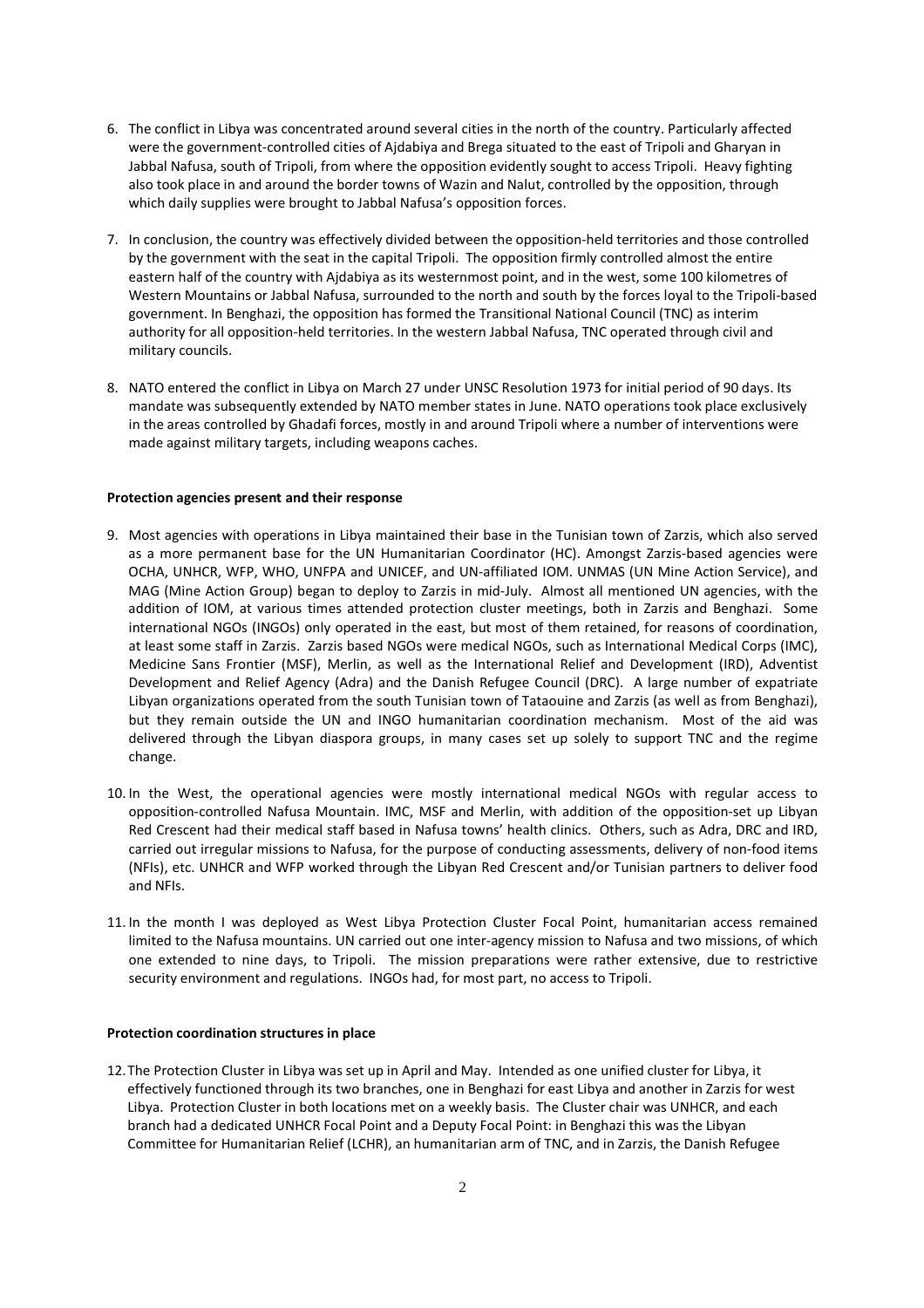Council (DRC). The overall UNHCR Libya Team Leader performed the functions of Protection Cluster Coordinator and split his time equally between Benghazi and Zarzis.

- 13.The two cluster branches functioned differently in many aspects. The eastern Benghazi branch was largely operational, integrating the coordination of NFIs and shelter assistance into its many responsibilities, while the western Zarzis-based branch functioned primarily as an information gathering and sharing forum. The Western branch was a closed-group forum where sensitive issues such as rape, military conduct of all parties to the conflict, detention, treatment of third-country nationals (TCNs), GBV, and the recruitment of children were openly discussed, and members tasked to monitor any significant developments in that regard. This was apparently different in Benghazi, where the cluster, due to its operational character and closer association with the opposition refrained from engaging in protection/human rights monitoring.
- 14.UNHCR South Tunisia, running a refugee and TCN program in Tunisia held its own information sharing and coordination structure, often identical in nature to the Zarzis-based coordination structure set up for Libya. As most actors, other than UNHCR, did not have distinct offices for Libyan POCs in Tunisia and Libya, they were often required to sit in Tunisia-specific coordination meetings as well as Libya-specific coordination meetings. The discussions, insofar as it concerned information on the situation in Libya, were frequently repetitive, not least because the major sources of information for both groups were the same: Libyan refugees, TCNs and the diaspora groups.

### Protection Context

15.In terms of information gathering and protection monitoring, Libya proved a challenging environment. Undertaken assessments clearly pointed to the need for food, water and medicine, as well as qualified medical professionals. Protection needs inside Libya were much more difficult to assess. In mid-June, most of the civilian population from Jabbal Nafusa fled to Tunisia, where the assistance was provided by multiple sources, including UNHCR South Tunisia office. About 100,000 or so people displaced inside Libya were either inaccessible or assisted by TNC town councils or the government, depending on their location. Issues such as GBV, free movement of migrants and TCNs, recruitment of children and aid distribution were systematically raised in the Protection Cluster but proved difficult to investigate. The information frequently turned out to be contradictory or simply inadequate. Some of the issues that raised much media attention, such as rape committed by government in the course of military campaigns appeared difficult to investigate. When such violations were alleged to have taken place in and around Jabbal Nafusa, any further probing gave very little concrete results. While this is no reason to conclude that such violations were not committed in Libya or even western Libya, the more detailed probing often found that much of what was alleged was based on rumors. The rumors of rape, in particular, appeared to have informed at least some of the decisions of the civilian population to abandon their places of residence and seek shelter in neighbouring countries.

#### The role of UNHCR and relationship with other agencies

16.In June, the west Libya office in Zarzis had five staff, including the Coordinator, three protection staff and the program officer. With the exception of NFI assistance provided to Jabbal Nafusa and the Tripoli area, it was primarily concerned with information gathering and protection coordination. For information, the office was highly dependant the UNHCR South Tunisia Office and INGOs with medical activities in Nafusa. In mid-June at least, the information sharing between the two UNHCR offices, UNHCR West Libya and UNHCR South Tunisia, appeared insufficiently systematic. This began to change soon after the arrival of additional UNHCR staff (mostly from UNHCR's Yemen operation), expansion of monitoring activities by UNHCR South Tunisia and the setting up of more systematic information sharing system. The same applied for a relationship between OCHA and UNHCR South Tunisia.

#### The West Libya Protection Cluster key objectives: Achievements

• From mid-June to mid-July, the Cluster produced several documents, amongst which was an information chart outlining all the information gathered by cluster members in west Libya with most information being available on the Nafusa mountains. The chart, supplemented by information gathered by OCHA, was intended to organize the members' weekly briefings and focus the discussion on protection related issues.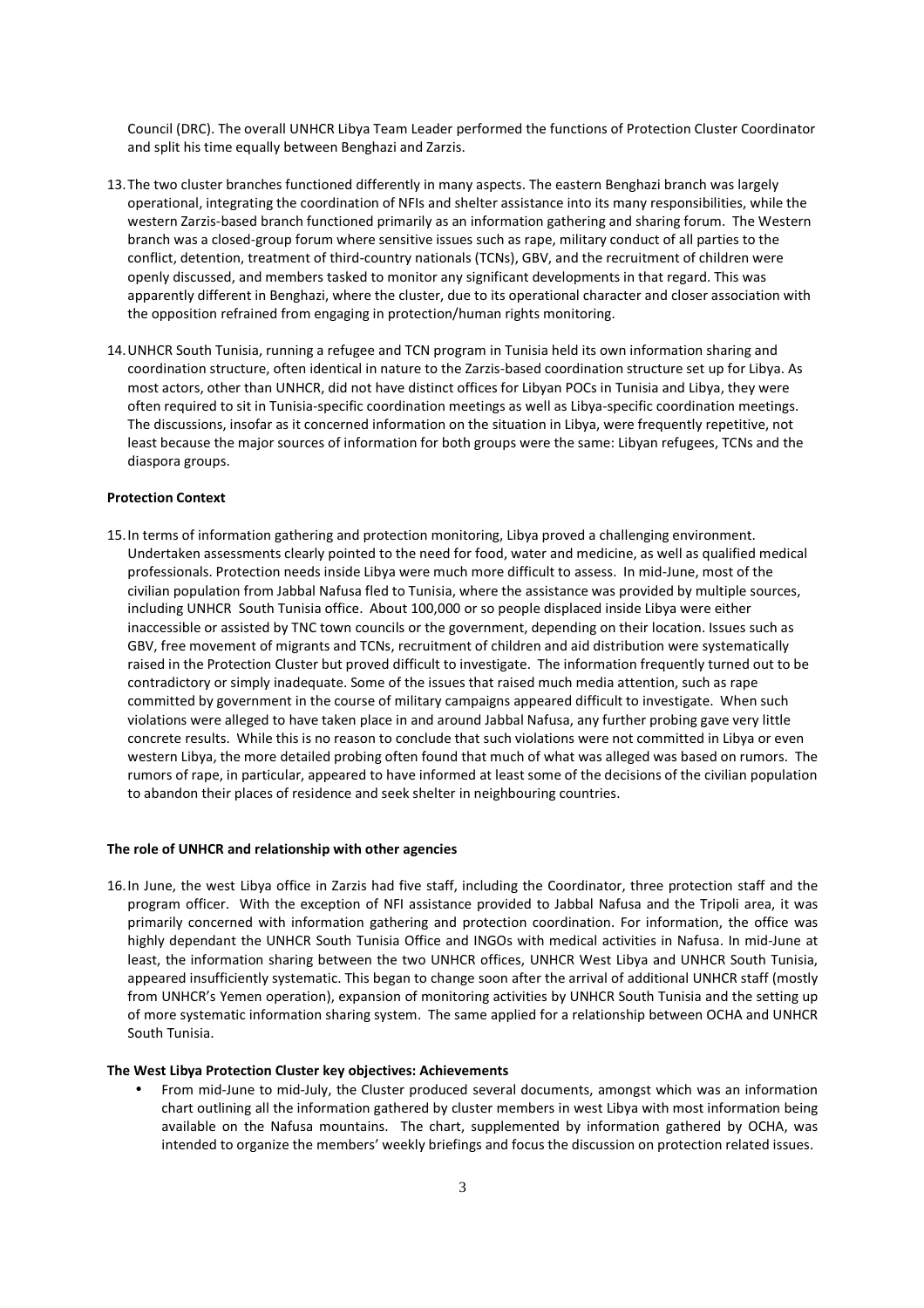- In July, the Cluster proposed two protection monitoring forms, (i) a situational check-list of protection issues to be used as guidelines in the field by operational agencies, primarily INGOs in the Nafusa Mountains; and (ii) a generic incident form to help record whatever specific incidents were to be encountered in the field.
- By the end of June, protection officers from UNHCR South Tunisia office and UNHCR Libya attended each other protection coordination meetings and exchanged information in formal and informal settings, which helped improve the overall understanding of the situation and opened the door for shared programming.

# SPO Achievements and Challenges

- 17. My deployment with UNHCR Libya was brief, and mainly guided by the need to provide for a more senior management of the West Libya Protection Cluster in a manner that sought to energize the membership and helped the cluster members identify the objectives they wished to achieve in an immediate term. The effectiveness of the clusters everywhere depends on their members' dedication and willingness to invest time and energy into their clusters' work. This is even more case with the Protection Cluster where deliverables are often fewer and insufficiently quantifiable, as was the case in west Libya. The idea of protection monitoring and information sharing, for example, must be paired with some concrete decisions and results to be achieved within the time perceived as reasonable by the cluster members. The cluster members are also employees of their organizations defined by their distinct mandates, expertise and interests. The cluster is thus only effective if it is defined by consensus and interests commonly shared by its members. In four week of my deployment as West Libya Protection Cluster Focal Point, I sought to build the relationships amongst the members and between the members and UNHCR as a way of forming a consensus-based decision-making group.
- 18. The Libya operation is characterized by the one to three-months' deployments of staff from other emergency operations in almost all organizations, including INGOs. The consistency and institutional knowledge was thus often compromised. Coordination meetings frequently sought new members joining in and dropping after some months or sometimes weeks. This naturally affected the work of the Protection Cluster, especially in those cases where there was inadequate handover between the staff or the organizations were slow to recruit the departed staff members' replacement.

# Final Conclusions and Key Recommendations

- 19. One of the interesting lessons from the Libya experience concerned coordination. While indisputably needed, the coordination in Libya appeared to be at times overly structured, especially in view of the fact that there was only a handful of humanitarian actors operational in Libya with limited number of staff available to attend multiple meetings. There were many other actors with interest in eventual program development in Libya but without immediate capacity to do so, and consequently, without effective contribution to the coordination meetings. Between UNHCR South Tunisia coordination meetings and those concerning Libya which in many ways replicated the global cluster system<sup>1</sup>, operational agencies frequently complained of repetition and lack of flexibility on the part of coordinating agencies. Setting up meetings on a weekly basis may be helpful for individual members' time planning, but may, in terms of achievements and overall effectiveness, in some cases be less effective than if substituted by the system that is more in tune with needs by the organizations on the ground and the amount of issues or activities that require coordination.
- 20. The peculiar situation of Libya required humanitarian agencies to work from Tunisia with, at least in the case of the UN, limited and sporadic access to Libya itself. This effectively meant that most agencies, including those seeking information on the situation in Libya, needed regular access to and information from refugees inside Tunisia. In discharging of its core mandate, UNHCR South Tunisia maintained a substantial program supporting Libyan refugees and TCNs in Tunisia, including their registration, protection monitoring and coordination of assistance. In the process, significant information was collected on their current situation as well as the situation in the areas of displacement. The information was not always adequately shared, especially in view of the fact that UNHCR South Tunisia was not a member of the Libya coordination mechanism. Separation of mandates per countries (and strict reinforcement of the decision that refugees, constituting UNCR's core mandate, are not to be 'clasterized') led, at times, to strained relations between Libyan and Tunisian

 $\overline{a}$ 

 $1$  Even though some clusters seem inactive most of the time.